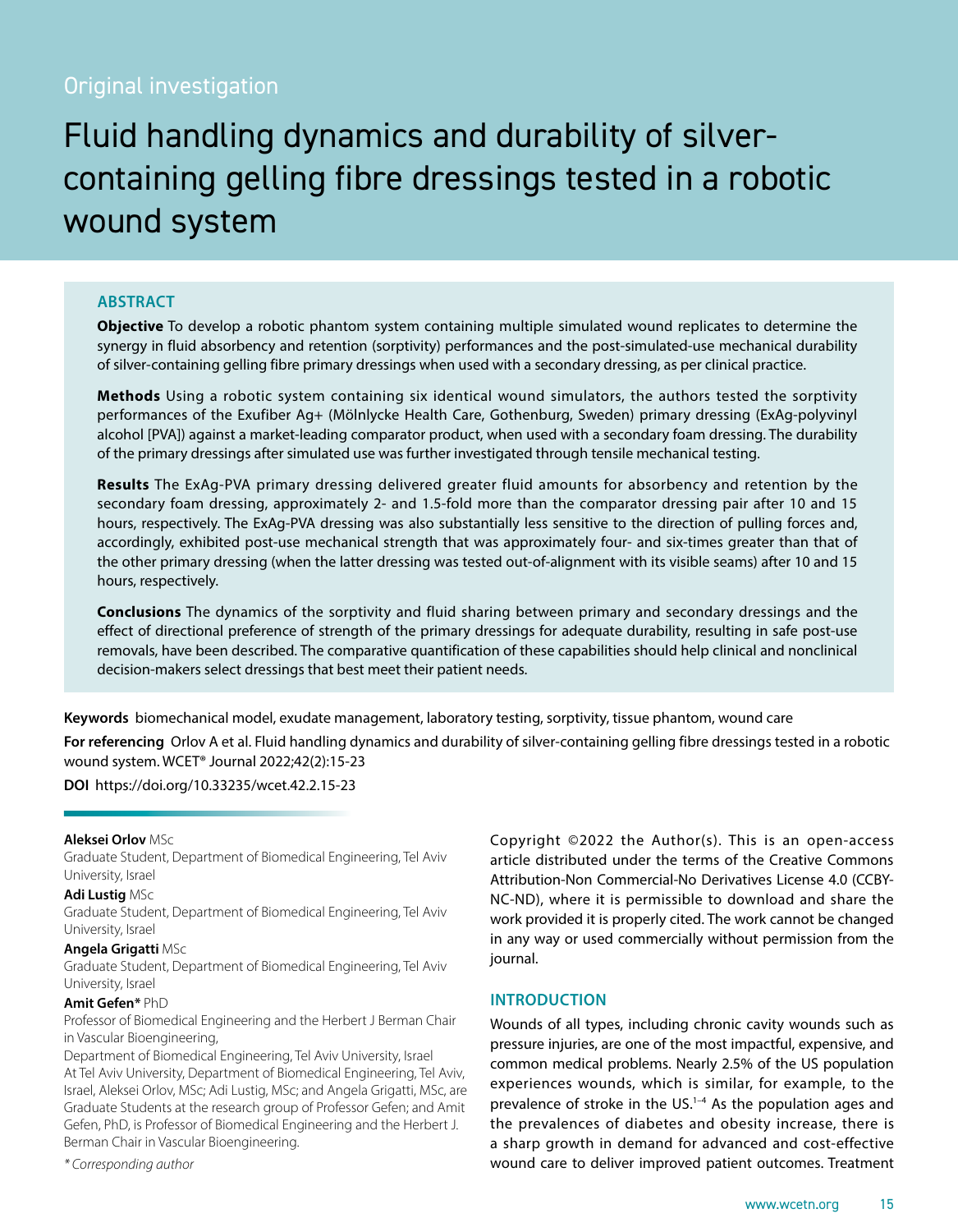dressings play a pivotal role in all aspects of wound healing. Designed, in essence, as a temporary artificial substitute for intact skin, treatment dressings protect the wound and manage the exudates that result from periwound inflammatory processes. The presence and composition of exudates typically support the function of tissue-repairing cells and newly generated tissues; thus, in a normal tissue-repair process, the rate of exudate and its constituents will match the healing phase.5–7 However, abnormal prolongation of the inflammatory stage, such as in chronic wounds, may disrupt the physiologic control of exudate production, leading to excessive exudate amounts or altered ratios of protein content which causes the fluid to be thick, highly viscous, or even sticky.<sup>5</sup>

Effective wound dressings are required to manage exudate fluids secreted at varying rates and viscosities, in the same wound at different times, or for wounds of the same etiology but different patients. A common clinical practice is to insert a primary wound dressing through the wound opening to form the first-line reservoir for fluid absorption and retention on the wound bed. A secondary dressing is then placed above the cavity (and the primary dressing) for mechanical and biological protection, as well as to make a second vessel for the accumulating fluids. Gelling fibre dressings composed of polyvinyl alcohol (PVA) fibres or sodium carboxymethyl cellulose (CMC) are widely used as primary dressings because of their ability to trap fluids by transformation into a gel phase $8$ (examples of these commercial primary wound dressing products are listed in the woundsource.com resource database<sup>9</sup> under the "Gelling Fiber Dressings" wound dressing product category). A variant of these primary gelling fibre dressings are those that contain silver ions to further induce an antimicrobial effect. To deliver effective treatments, a primary dressing and a secondary dressing must work in synergy; that is, neither dressing should approach its maximum fluid absorption capacity within the timeframe indicated for use.3,10–12

The performance of a wound dressing depends primarily on the specific material composition, structure, and manufacturing technology of the dressing. These characteristics, in combination with the relevant clinical protocol, specific wound environment, and the type of paired secondary dressing, impact the safety and efficacy of the primary dressing product. Two fluid-structure interaction properties that are relevant to the function of primary dressings are "sorptivity," the capacity of a dressing structure to transfer excessive exudate away from the wound bed and onward to the secondary dressing through capillary action,<sup>10,13</sup> and "durability," the ability of a dressing to withstand patient body weight and other mechanical forces applied during changes and remain intact within the wound over the period of use or upon removal.<sup>10,13</sup>

In the 1970s, it was reported that the presence of gauze dressing particles in wounds "act as foreign bodies and may delay healing. Their removal has been associated with accelerated healing."14 More recently, Chakravarthy and colleagues<sup>15</sup> documented grossly visible disintegration of modern (hydrocolloid) dressings in wounds. Dressing disintegration was associated with inflammatory giant cells pathologic evidence for a foreign-body reaction—which highlights the importance of durability at both the macroscale and microscale. Specifically, Chakravarthy et al<sup>15</sup> evaluated the density of giant cells in histologic tissue sections that were extracted from wounds in a pig model of wound healing and subsequently stained by hematoxylin and eosin. They documented the presence of foreign material (ie, dressing debris) in the vicinity of the giant cells in the histologic slides, which correlated with their observed fragmentation of some of the tested hydrocolloid dressings upon removal during dressing changes.<sup>15</sup>

Accordingly, poorly performing wound dressings or dressing pairs may cause suboptimal moisture balance, mechanical damage to tissues, foreign-body reactions, or a combination of these adverse events. Such dressing failure modes should be identified through methodological bioengineering laboratory testing so that medical claims can be controlled by regulatory bodies and dressing failure in clinical settings can be avoided. In this context, the authors continue to invest research efforts into the development and improvement of preclinical and laboratory testing methods for objective, quantitative, and standardised evaluation of wound dressing performance.<sup>3,10,11,13</sup> Here, the authors present a novel robotic phantom system that contains multiple simulated wound replicates for the simultaneous testing of dressings. The system was developed and used to determine the synergy in fluid absorbency and retention performances of two silver-containing gelling fibre primary dressing products. The methods, equipment, and protocols reported herein form the basis for the next level of clinically relevant performance testing for wound dressings, focused on both safety and efficacy.

#### **METHODS**

#### **Robotic Exuding Wounds**

The researchers developed and used a robotic phantom system comprising six wound replicates. Each wound unit in this system simulated an exuding, 2.5 cm-deep cavity wound (Figure 1). All six wound units included three layers of synthetic soft-tissues simulants (Figure 1). The top layer, representing the peri-wound skin, consisted of 5 mm-thick transparent silicone rubber (RTV615, Momentive Performance Materials Inc, Waterford, New York). An 8-mm-thick layer of paraffin gel ("candle-gel"; Ziv Chemicals Ltd., Holon, Israel) was placed below this "skin" layer, to represent adipose tissue. The inferior layer (with thickness of 12 mm) representing skeletal muscle was again made of silicone rubber (identical to that used as the skin simulant). The elastic modulus of the aforementioned silicone rubber material, measured through uniaxial tensile testing using an electromechanical material-testing machine (Instron model 5944; Instron Co, Norwood, Massachusetts) following ASTM D412-06,<sup>16</sup> is 1.5 MPa, which is characteristic of both skin and muscle tissues under large deformations.17–19 The elastic modulus of the paraffin gel used to represent adipose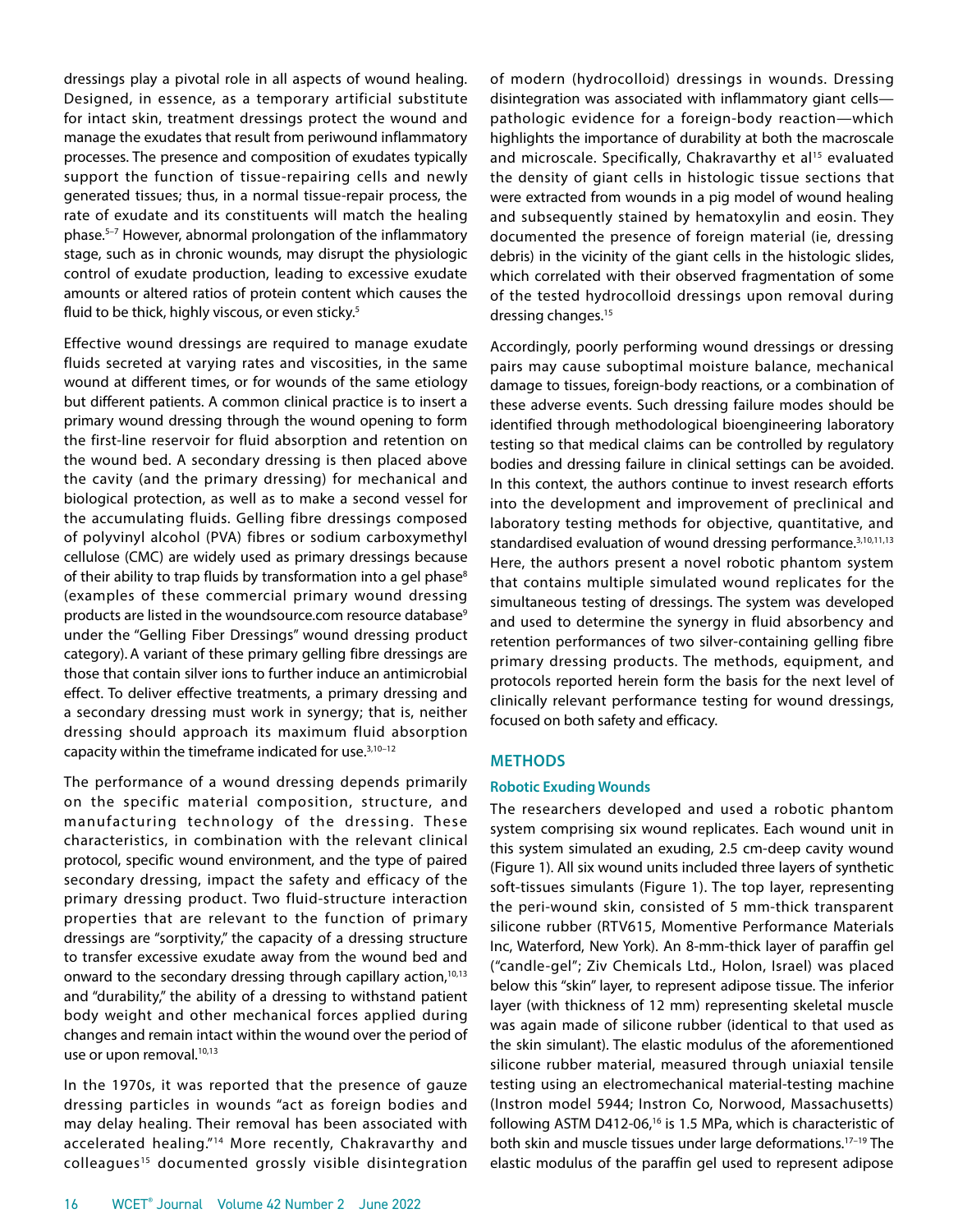tissue was measured through previously reported indentation tests<sup>20</sup> and found to be 5 kPa, which is similar to the reported stiffness of native adipose tissues.<sup>21</sup> To simulate continuous secretion of exudate from the above wound constructs, a spiral perforated irrigation tube was laid in each simulated wound bed and tunneled through the phantom structure to connect to a multichannel, programmable syringe pump (NE-1600; New Era Pump Systems Inc, Farmingdale, New York; Figure 1). The effective wet surface formed in the simulated wound beds through this irrigation element was approximately 24 cm<sup>2</sup>, corresponding to an effective irrigation depth of approximately 2.5 cm. The multichannel syringe pump provided precise control over the flow volume and release rate of an exudatesubstitute fluid delivered into the simulated wound beds. The safe and reproducible exudate substitute fluid formula is based on Xanthan gum (C35H49O29); it was previously developed by the authors' research group for use with the robotic wound phantom systems. This formula facilitates control of the fluid viscosity and pH level to adequately represent the physical characteristics of native exudates.10-13,22 Two exudate solutions were prepared, with high and low viscosities of 0.23 Pa×s and 0.06 Pa×s, respectively; the fluid density was 1.03 g/mL for both. An infrared heating lamp was positioned above



*Figure 1. The experimental setup and its components*

*a) A scheme of a cross-section through a single "wound" simulator unit showing the different tissue simulant layers and their respective thicknesses, the shape and depth of the 'wound cavity' and the configuration of the spiral irrigation tubing. (b) A photograph of the robotic phantom system including the six wound replicates and the control unit. (c) A close-up view of a single simulated wound. (d) Zoom on the simulated exuding "wound bed."*

the six wound replicas to maintain them at a temperature of 33  $\pm$  2° C;<sup>23</sup> the temperatures were monitored via a digital thermometer (Newtron TM-5005-SINGLE I/P; MRC Laboratory Equipment Ltd, Holon, Israel).

#### **Simulated Treatments**

Two types of  $10\times10$  cm primary gelling fibre dressings were investigated: Exufiber Ag+ (Mölnlycke Health Care AB, Gothenburg, Sweden) with PVA fibres (ExAg-PVA) and an equivalent, commercially available, and market-leading silver ion dressing product containing sodium CMC as the gelling material (Ag-CMC). The Ag-CMC dressing is a soft, sterile, nonwoven pad composed of sodium CMC hydrocolloid fibre material that is impregnated with 1.2% ionic silver. $24-26$  It is indicated for clinical use in various wound types, both acute and chronic, and its physical and antibacterial properties have been described in detail elsewhere.<sup>24-26</sup> Of note, although the two types of primary dressings selected for this study— PVA-based and CMC-based—are made of distinct materials and produced through different manufacturing technologies, both are clinically indicated for use as cavity wound fillers, which was the rationale for the current comparison. Mepilex Border Flex (MBF-Foam; Mölnlycke Health Care), a multilayer bordered silicone-foam dressing, was used as the secondary dressing to cover the simulated wounds in all the tests. The MBF-Foam is a five-layer dressing that includes (from the outer dressing surface to its wound-facing aspect): backing film, a retention layer, a spreading layer, an absorptive foam layer (which transports exudate to the spreading layer), and a wound contact layer.

Prior to applying the dressing products onto the simulated wounds, each dressing (primary or secondary) was weighed. The dressings were then applied according to manufacturer instructions. The simulated wounds were positioned facing upward, so that the tested dressings were required to absorb and retain the exudate substitute through capillary action (ie, against gravity). The robotic system was activated with a flow rate of 2 mL/h. To determine the time course of the absorbency performances of the tested dressings and, importantly, the dynamics of the fluid distribution between the primary and secondary dressings, the products were tested for multiple durations of simulated use: 5, 10, and 15 hours.

#### **DRESSING STUDIES**

**Fluid Retention and Distribution Between the Primary and Secondary Dressings.** Following simulated use in the robotic phantom system, the dressings were reweighed to calculate the net mass gain in each dressing due to fluid absorption; any nonretained, residual fluids were carefully collected from the wound cavities and also weighed. After converting the measured fluid masses to volumes (by dividing the absorbed and residual fluid masses by the fluid density), the total exudate volume was calculated separately for each test as the sum of the fluid volumes in the primary and secondary dressings plus the volume of the residual fluid. Next, the distribution of fluid volumes between the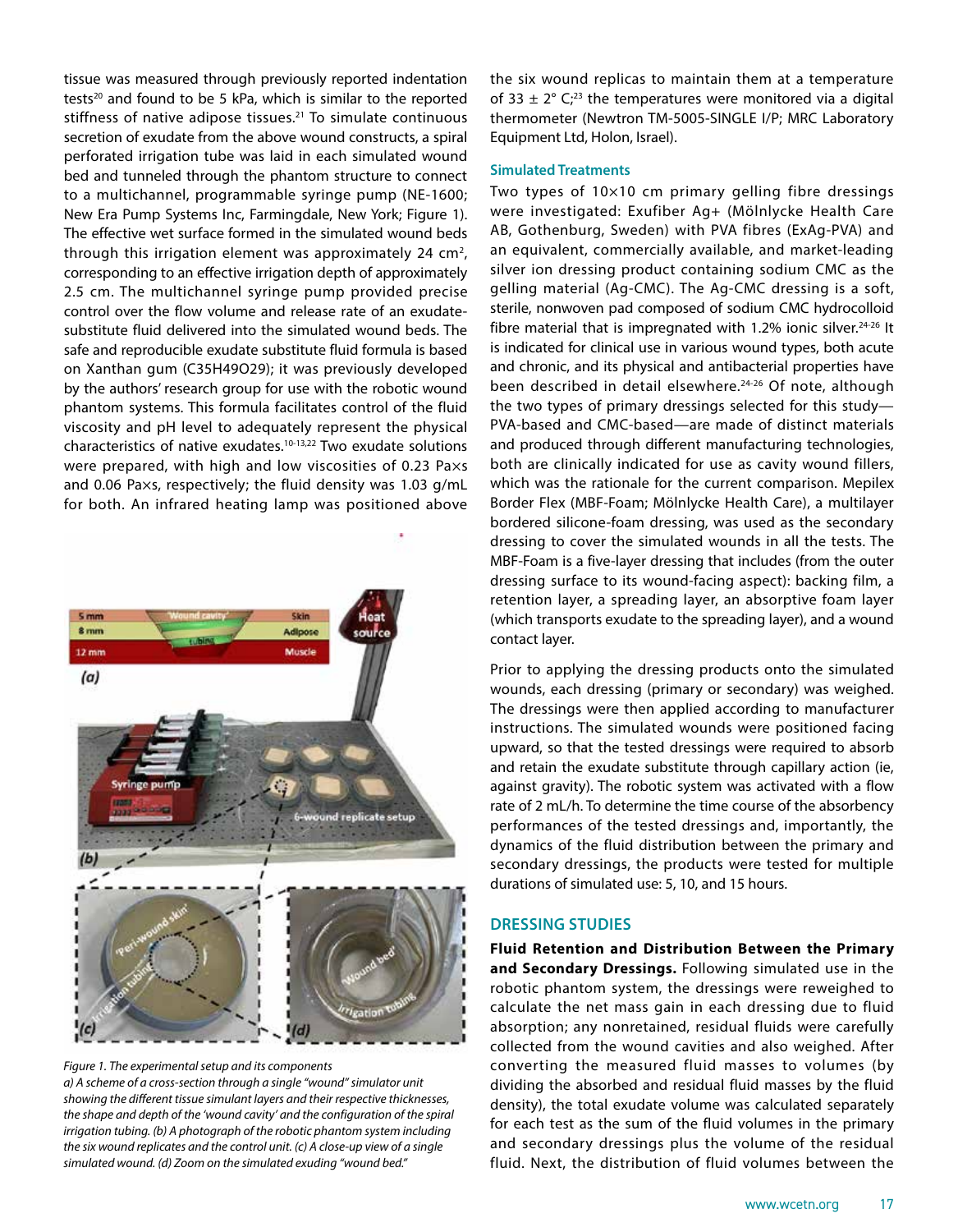primary and secondary dressings was calculated for each test as the percentage of fluid retained in the primary versus the secondary dressing, with respect to the corresponding total exudate volume (the theoretical value of which is also calculable, as the product of the predetermined flow rate and the time of operation of the robotic wound system).<sup>10</sup>

**Fiber Directionality**. For gelling fibre dressings, the directionality of the fibres, which typically is related to the manufacturing technology of these primary dressings (ie, PVA vs CMC), likely affects the performances of the dressing product, such as the sorptivity (the fibres become the structural conductors for the capillary action) and the durability (the fibres provide structural support and mechanical tolerance against forces that are aligned with their primary direction). Accordingly, the researchers assessed the directionality of the fibres in the two primary dressing types by digital image processing of microscopy images of the dressing surfaces, which were acquired using a light optical stereo microscope (Axiolab A450909; Carl Zeiss AG, Oberkochen, Germany). The micrographs of the dressing surfaces were acquired in transmitted light mode using a 1.25× magnification objective, a C-mounted digital camera (Swift Cam SC1803; Swift Optical Instruments Inc, Schertz Texas) and the Swift Imaging software (version 3.0, Swift Optical Instruments Inc.). Five fields of view (FOVs) were captured at consistent surface locations from two primary dressing specimens of each type: One FOV was located at the center of the dressing, and the other four FOVs formed a cross around the dressing center, with each such peripheral FOV located at a distance of 2.5 cm from the dressing edges. This resulted in a total of 15 digital micrographs of the FOVs per dressing type, each with dimensions of 4,912  $\times$  3,684 pixels (1 square pixel = 0.919  $\mu$ m<sup>2</sup>). For the purpose of the fibre directionality analyses, the acquired FOVs were further divided into three rectangular sub-FOVs, each with dimensions of 1445×3288 pixels. The fibre directionality analyses were conducted using the postacquisition plugin "OrientationJ" of the ImageJ software suite (version  $1.X$ ),  $27.28$ which segments the fibres in the digital micrographs and calculates the probability function for their planar orientation in each analyzed sub-FOV. After calibrating this code and visually verifying its performances, the normalised histograms of the fibre orientations in the studied primary dressings were extracted.

**Strength of the Primary Dressings After Simulated Use.** Immediately after the simulated use sessions, the tensile strength of each primary dressing specimen was tested using an electromechanical testing machine (Instron model 5944; Instron Co) equipped with a 2kN load cell, following a protocol that is based on ASTM D882-02.<sup>29</sup> Primary dressing specimens prepared according to the above testing standard were stretched at a deformation rate of 50 mm/min until ultimate failure occurred. Based on the resulting force-deformation data, stress-strain curves of the dressings after simulated use were plotted and the area under the stress-strain curve, which is the strain energy density (SED) to failure, was calculated for each test using a dedicated MATLAB computer code (ver. R2019a; MathWorks, Inc, Natick, Massachusetts). Based on these microscopy analyses of the fibre orientations, the ExAg-PVA dressing was treated as a structure without a specific directional preference (ie, test specimens from this dressing type were prepared and mechanically tested at random directions). However, the Ag-CMC silver-containing primary dressing, which has a specific directional preference of its fibres (as further detailed in the Results), was tested in two different configurations: where its principal fibre direction was fully aligned with the loading axis of the material testing machine, and where the fibres were out of such alignment.

#### **Statistical Analyses**

All the experiments reported above were conducted in replicates of six and descriptive statistics of means and SDs were calculated for the retained fluid volumes, the distribution of fluid contents between the primary and secondary dressings per each simulated use duration (5, 10, and 15 hours), and the SED to failure of the primary dressings (depending on the directionality of the fibres with respect to the loading axis, as noted previously). Next, analyses of variance (ANOVA), followed by post-hoc Tukey-Kramer multiple pairwise comparisons, were run to identify potential differences between the dressing performances in the previously described fluid management (sorptivity) and material strength tests. Specifically, two-way ANOVAs for the factors of the usage time and the primary dressing type were conducted for the fluid retention and fluid distribution data. In addition, a three-way ANOVA for the factors of the usage time, the primary dressing type, and the directionality of the tensile test with respect to the fibre orientation (in the primary dressing that exhibited directional preference of fibre orientation) was performed for the material strength data. Only the longer exposure times of 10 and 15 hours, for which substantial fluid mass had accrued in the tested primary dressings, were considered for the latter threeway ANOVA. With respect to the directionality factor, based on the microscopy analyses, the last ANOVA considered the ExAg-PVA dressing, which did not show any specific and consistent directional preference of its fibres, as having a single strength (SED-to-failure) property. However, the Ag-CMC had two strength properties, namely, the strength measured (1) when the fibres were fully aligned with the loading axis of the material testing machine and, (2) when they were out of such alignment. *P* <.05 was considered statistically significant.

# **RESULTS**

When examined in isolation, the absorbency of the ExAg-PVA primary dressing was lower (approximately 11-22%) than that of the Ag-CMC primary silver dressing (Figure 2a). However, this difference was due to a more effective transfer of the exudate-like fluid from the ExAg-PVA dressing to the secondary dressing, as evident when examining the data for the fluid distribution between the primary and secondary dressings (Figure 2b). Specifically, when functioning in a pair with the ExAg-PVA dressing, the secondary dressing contained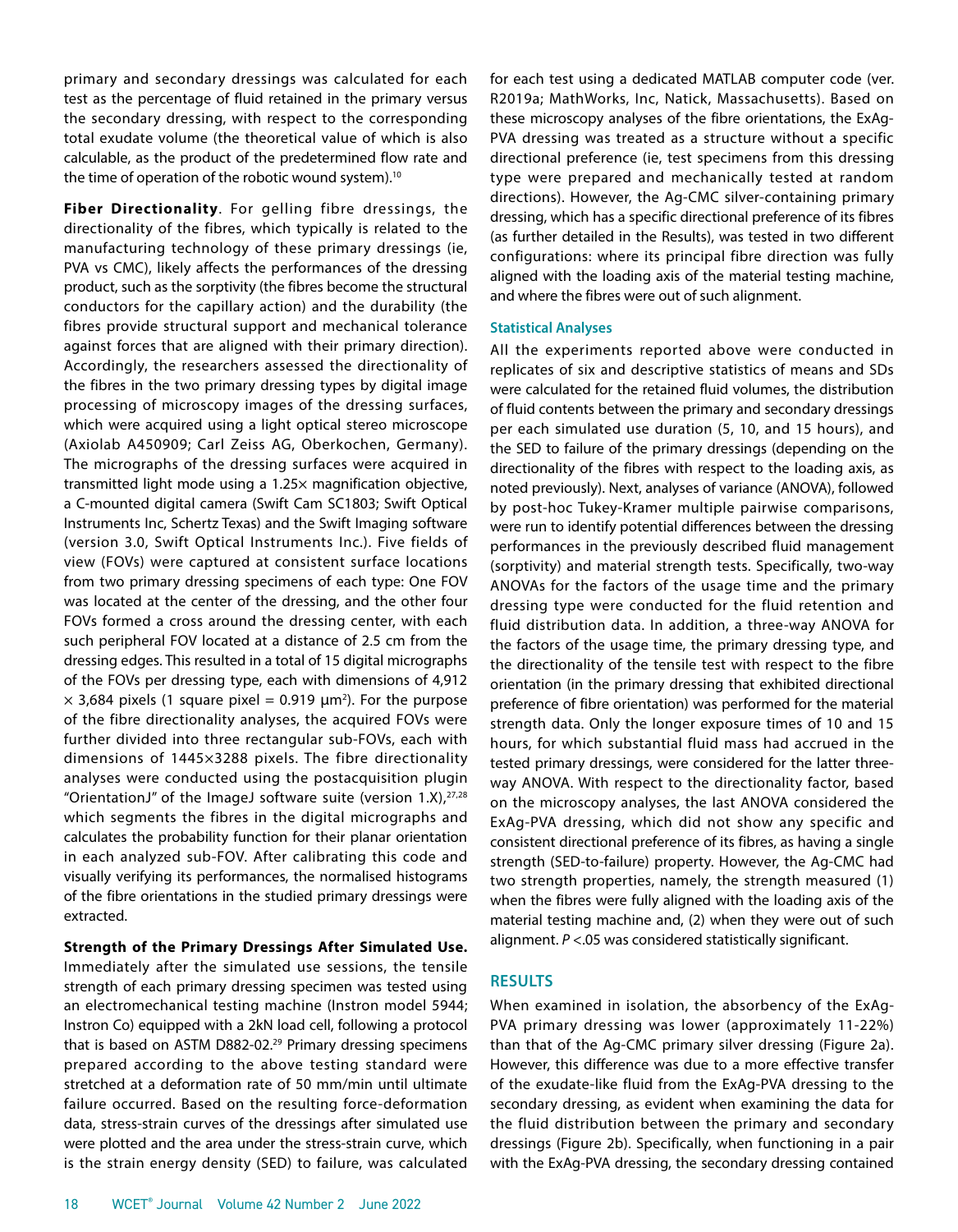approximately twice the amount of fluid at the 10-hour time point and 1.5-times the amount of fluid after 15 hours with respect to the comparator pair (Figure 2b). The dynamics of the fluid distribution between the primary and secondary dressings over time (Figure 2b) further revealed that the reservoir of the secondary dressing began to receive fluid no earlier than 5 hours from the time of the dressing application (Figure 2b). After 15 hours, the secondary dressing shared approximately 54.2% of the retained fluid when the primary dressing was ExAg-PVA but only 36.7% when the Ag-CMC primary dressing was used (*P* < .05; Figure 2b). Importantly, these results represent the performances of the dressing pairs and therefore, better reflect real-world clinical practice, as opposed to assessments of the function of wound dressings in isolation (Figure 2b).

The digital microscopy image analyses of the primary dressings indicated that the ExAg-PVA dressing had no distinguishable directional fibre preference. Specifically, to verify the relative lack of directional preference of the ExAg-PVA dressing with respect to that of the Ag-CMC primary silver-containing



*Figure 2. Fluid absorption and retention performances of the tested dressings (a) The fluid retained in the primary dressings, reflecting the sorptivity of these dressings (reported as percentage of the total fluid volume retained in the primary and secondary dressings plus the residual fluid in the simulated wound bed). (b) The fluid distribution between the primary and secondary dressings after 5, 10, and 15 hours of simulated use in offloaded wounds (as in a prone position). The error bars are the SDs from the mean values of six test repetitions per test configuration and an asterisk indicates a statistically significant difference in the relevant outcome measure (P < .01).*

dressing, the researchers calculated the integral bounded between the fibre orientation histogram curve and the 0.5 (midpoint) level for the two primary dressings. This integral is defined here as the fibre orientation index (FOI). When a dressing does not exhibit a directional preference of its fibres, the positive and negative areas between the aforementioned histogram curve and the 0.5 level approximately cancel each other out, which results in a relatively low FOI value. The analyses of the FOI data indicated that the ExAg-PVA dressing had a statistically significant, approximately 3.9-fold lower FOI (15.6  $\pm$  11.8) with respect to that of the Ag-CMC primary silver-containing dressing (60.8  $\pm$  48.8;  $P <$  .05 for five different microscope FOVs on each dressing type). This FOI property ratio quantitatively demonstrates the strong preference of the fibre alignment in the Ag-CMC primary dressing toward the direction of the visible reinforcing seams in that dressing (the 90° direction marked in Figure 3a). Of note, the fibre orientation histogram of the latter (Ag-CMC) dressing was always above the midpoint level, which again indicates a strong directional preference (Figure 3a). Visual inspection of the microscopy data confirmed that the majority of the fibres in the Ag-CMC primary dressing were aligned and grouped together to connect to the vertical (90°-oriented) visible seams. The micrographs further demonstrated numerous elliptically shaped voids with characteristic maximum length dimensions of approximately 400 to 600 µm in the Ag-CMC primary dressing (Figure 3a). These findings, of a preferred fibre orientation and abundant presence of noncircular voids, justified the selection of the Ag-CMC primary silver-containing dressing as having a specific directional preference (ie, along its visible seams) for the purpose of further mechanical testing, as follows.

For the mechanical testing of the primary dressings post simulated use, the later time points of 10 and 15 hours of fluid exposure were selected because the previous results indicated that at 10 hours and afterward, both primary dressing types had transferred fluid to their paired secondary dressings (Figure 2b). Thus, at the 10- and 15-hour timepoints, both primary dressing types used their fluid reservoirs in a manner indicating that they were indeed tested at their "wet" state. Further, based on the results of the microscopy analyses, the ExAg-PVA dressing was tested as a structure without a specific directional preference (ie, irrespective of the direction by which test specimens were cut from this dressing type), whereas the Ag-CMC dressing was tested in two different configurations: fully aligned with the primary fibre orientation (90° direction), which is the direction of the visible seams, and out of such alignment (ie, randomly selected but different from the 90° direction).

The SED-to-failure data for the two primary dressing types are shown in Figure 3b and demonstrate considerable differences in mechanical behaviors of the post-use dressing types, particularly concerning the ductility of the ExAg-PVA dressing versus the Ag-CMC product. Ductility is the degree to which a material or structure can sustain plastic/irreversible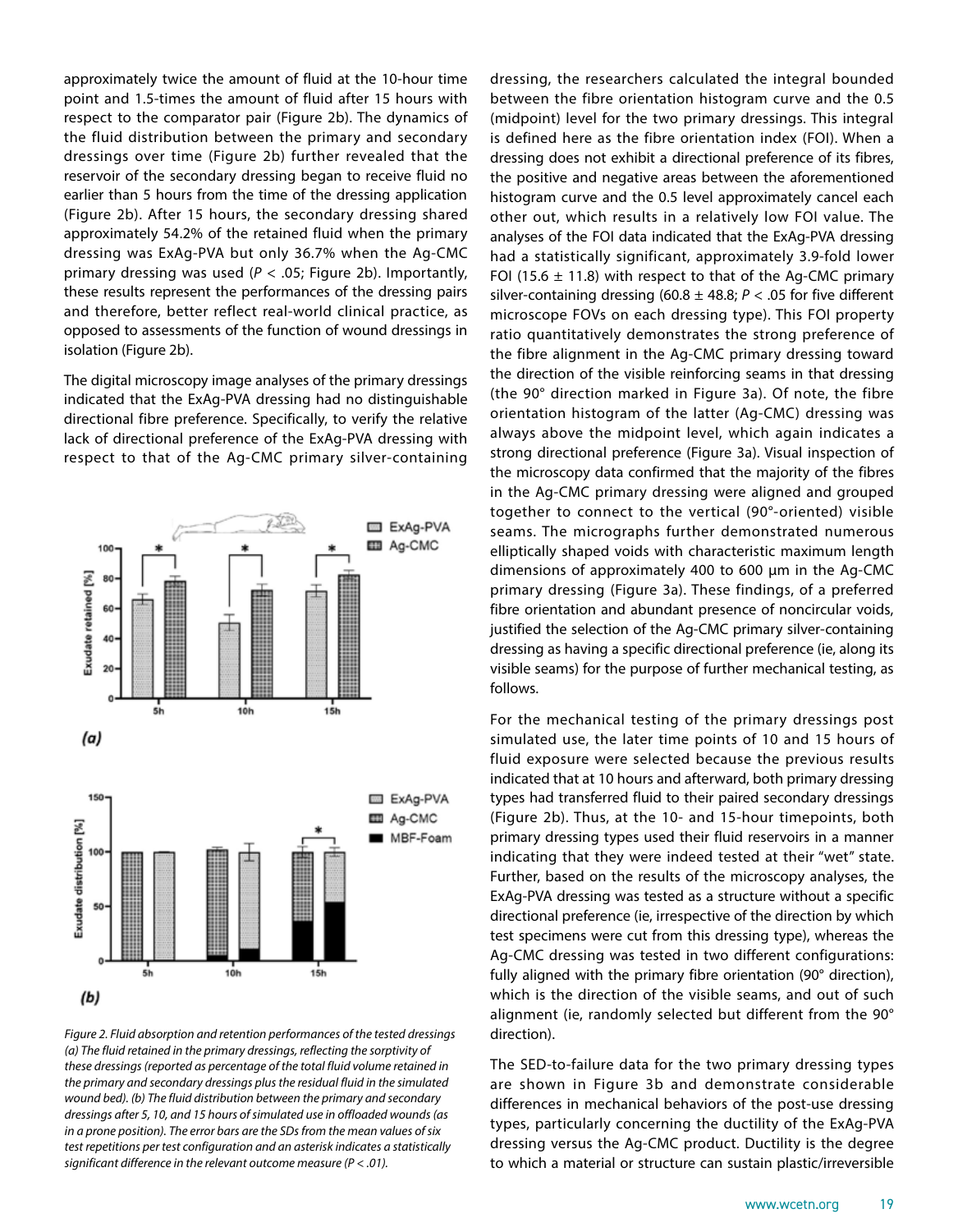

*Figure 3. Structure-function analyses of the tested primary wound dressings (a) An example of a microscopic image of the Exufiber Ag+ (ExAg-PVA) dressing. (b) Representative microscopy image analysis of the fiber orientation in the Ag-sodium carboxymethyl cellulose (CMC) dressing, showing the normalised planar distribution of fiber orientations in this primary dressing type. (c) The strain energy density to failure of the two tested primary dressing types post simulated use of 10 and 15 hours, where the Ag-CMC product has been tested in two configurations, either in full alignment of the principal direction of the fibers of the dressing with the loading axis of the testing machine, or out of such alignment. The error bars are the SDs from the mean values of six test repetitions per test configuration and an asterisk indicates a statistically significant difference in the relevant outcome measure (P< .01).*

deformations and continue to absorb strain energy under tensile loading before catastrophic failure occurs. Interestingly, the ExAg-PVA dressing appeared to gain ductility as it absorbed more fluid and gelled and accordingly, at 15 hours, it had 1.7 times greater SED-to-failure than it did at 10 hours. In contrast, gelling transformation did not translate into greater ductility for the Ag-CMC primary dressing; its SED-to-failure data were indistinguishable for the 10- and 15-hour time points (Figure 3b). Moreover, the aforementioned strength tests clearly indicated that the main loadbearing structure in the Ag-CMC primary dressing was, indeed, the reinforcing (visible) seams and the (near) 90°-oriented fibres. When tested out of alignment, the strength of the Ag-CMC primary dressing dropped significantly, by more than 8-fold (*P* < .05). With respect to the mechanical strength of the ExAg-PVA dressing, the Ag-CMC primary dressing had an out-of-alignment strength that was approximately four and six times lower for the 10- and 15-hour time points, respectively (*P* < .05).

# **DISCUSSION**

Wound exudates are critical for tissue repair—they facilitate cell mobility and transport of signaling molecules and growth factors across the wound bed. However, excess exudate production may lead to maceration, become a medium for infections, or prolong the inflammation period.30,31 Thus, excess exudate amounts should be absorbed and retained in therapeutic dressings to support the natural wound-healing process. Clinical practice in treating cavity wounds as well as other highly exuding wounds (such as venous leg ulcers and burns) is to use a nonadherent wound filler as the primary dressing to induce a moist wound-healing environment while maximising dressing contact with the wound bed for effective absorbency. A secondary dressing is then applied to close the wound and protect it from potential mechanical traumas and pathogen invasion while also allowing evaporation of the exudate and release of byproduct gases. The secondary dressing also potentially provides an additional reservoir for absorbency and retention of the wound fluids, but it strongly depends on the sorptivity of the primary dressing for effective exudate management. Hence, for effective treatments, the primary and secondary dressings must work in synergy; both dressings should share the retained fluid mass as equally as possible and not approach their maximum fluid absorption capacity until a dressing change is indicated.3,10,11 Of note, for clinical realism, sorptivity should be assessed by testing a wound dressing pair using a relatively viscous, not watery, test fluid, which was the approach of the current study.<sup>10,11</sup> New exudate cannot enter a primary dressing if there is no space for it at the wound-contacting aspect of the dressing; however, the existence of such available space depends on adequate transport of existing exudate from the primary to the secondary dressing.<sup>10,11</sup> The capillary action that enables this fluid movement is inversely proportional to the square root of the viscosity of the transferred fluid (see Equation 2 in Lustig et al<sup>10</sup>); that is, the more viscous the fluid, the more difficult it is for it to be transported against gravity upward to the secondary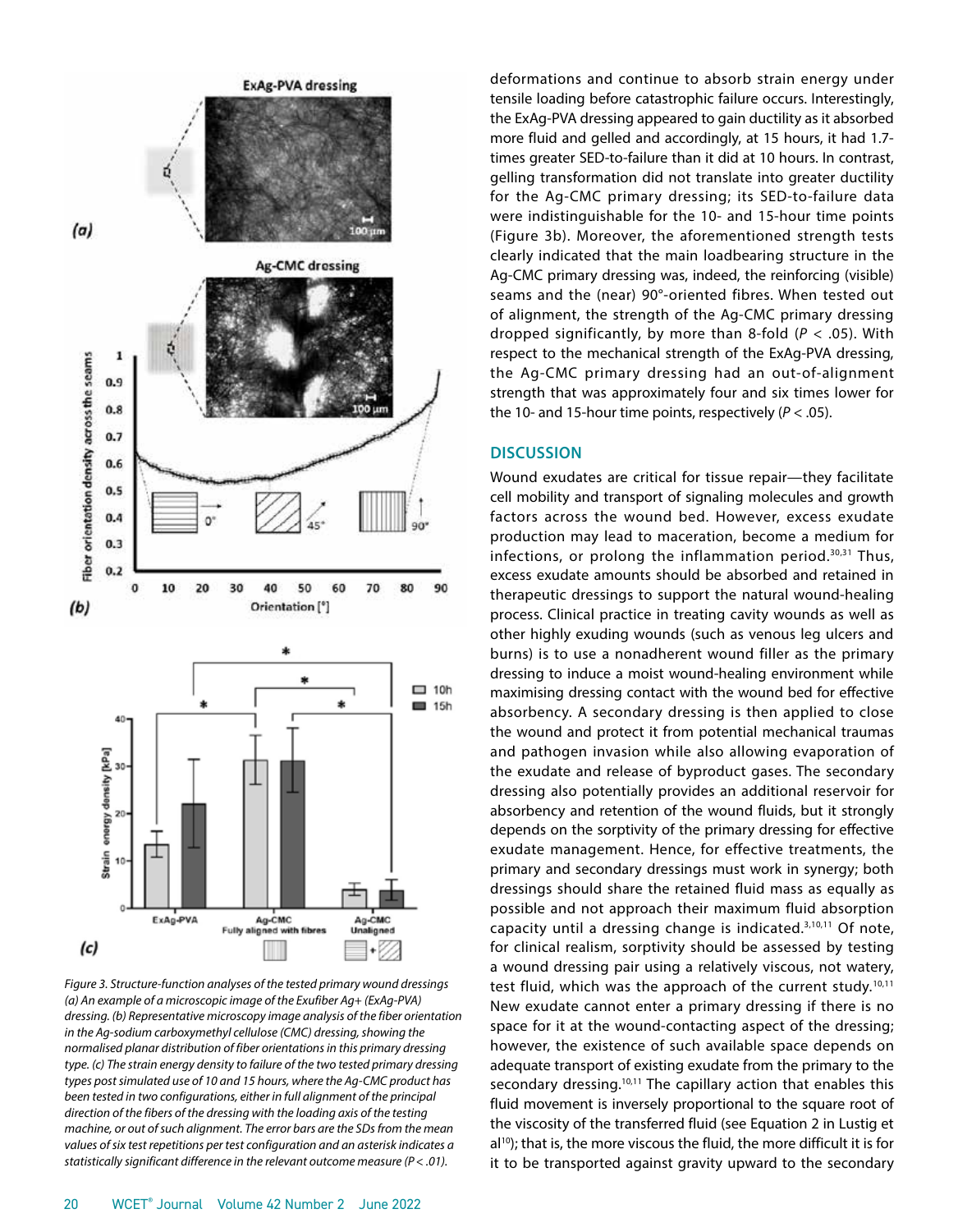dressing in any offloaded wound.10 Of note, nonoffloaded wounds may occur in real-world clinical practice and include, for example, wounds that are subjected to body weight forces such as plantar diabetic foot ulcers or sacral pressure injuries in patients who are ventilated supine, or wounds that are compressed by a medical device such as compression stockings applied on venous leg ulcers. The current study and configuration of the robotic exuding wounds apply to offloaded wounds only; the additional biophysical complexity that arises from the action of bodyweight or external (eg, medical device-related) forces on a wound or its vicinity was not taken into account.

Gelling fibre dressings based on PVA or CMC fibres are used as primary dressings on a variety of highly exuding wound types. These dressings are meant to form a soft, cohesive gel when in contact with exudate, which induces the necessary moisture in the wound. However, such dressings must exhibit sufficient capillary action (sorptivity) to effectively transfer any excess exudate fluids away from the wound bed and prevent their pooling at the wound-dressing interfaces or within any undermining or tunneling spaces. $3,10,11$  In this work, a robotic phantom system of multiple simulated wound replicates was developed and used to evaluate the synergy in fluid absorbency and retention performances (facilitated through sorptivity) of two market-leading silver-containing gelling fibre primary dressing products when used with a secondary foam dressing, as per clinical practice. The ability of these primary dressings to stay intact while being subjected to pulling forces post simulated use sessions (ie, to exhibit clinically relevant durability) was further tested. These pulling forces mimic the mechanical effect of the forces that a clinician would apply with his/her gloved fingers or forceps when removing a used dressing and replacing it with a new one.

The ExAg-PVA was substantially more effective in transferring exudate simulants to the secondary foam dressing compared with the Ag-CMC. The ExAg-PVA dressing contained less fluid at each time point, and its paired secondary dressing accepted that fluid and retained it at increasing amounts over time. The latter results are particularly innovative because they reveal, for the first time in the literature, that the sharing process initiates between 5 and 10 hours after application of the dressings and amplifies thereafter. Specifically, the ExAg-PVA primary dressing delivers greater fluid amounts for absorbency and retention by the secondary dressing, approximately 2- and 1.5 fold the amounts of fluid at the 10- and 15-hour time points, respectively, with reference to the comparator dressing pair. The more fluid that is transferred to the secondary dressing, the greater the available capacity of the primary dressing to manage new inflowing exudates. Thus, laboratory evaluations must assess the function of wound dressings in the relevant clinical context (ie, measuring the function of the primarysecondary dressing pair as opposed to testing dressing products in isolation). Importantly, these experimental results demonstrate that the extent and rate of fluid sharing depend on the dressing materials and composition, indicating that there are more and less optimal choices of primary-secondary dressing combinations.

Nevertheless, sorptivity and the associated absorbency and retention performances are only one aspect to consider when assessing the safety and effectiveness of wound dressings through bioengineering laboratory testing. The mechanical strength of a primary dressing must be sufficient to endure the forces that occur throughout the life cycle of the dressing, including under the extraction forces that a clinician applies when the dressing is removed. Despite being exposed to the aggressive chemical and thermodynamic environment of the wound, a dressing must not disintegrate or leave debris or particles in the wound. Any debris (even microparticles) that originate from the primary dressing and spread onto the wound surface may initiate a foreign-body reaction whereby the immune system attempts to form granuloma (aggregation of macrophages and fibroblasts around each particle to isolate it from the body tissues). Such events consume valuable inflammatory and tissue repair efforts, which detract from the local biologic healing resources (eg, the potential numbers of the immune and fibroblast cells that are available for the tissue repair task).<sup>3,10,15,32</sup>

The microscopy image analyses did not show a consistent, strong directional preference of the fibres in the ExAg-PVA dressing, indicating low directional strength preference compared with the Ag-CMC, which did demonstrate a strong directional preference associated with its weave structure, specifically toward the visible reinforcing seams of the dressing. The durability testing results were consistent with the aforementioned microscopy findings for the Ag-CMC. Specifically, the Ag-CMC demonstrated poor mechanical strength when the direction of the pulling forces did not fully align with that of the reinforcing seams. Moreover, the current mechanical testing indicated that the strength of the Ag-CMC dressing is dominantly provided by the visible reinforcing seams and the closely aligned fibres; this imposes a realworld requirement (not presented by the manufacturer) that a clinician removing the dressing should be aware of the orientation of the seams and attempt to pull in that specific direction so as to avoid accidental (partial or complete) tearing. Yet, when removing a primary dressing from the wound cavity, the likelihood that a nurse would (blindly) pull the dressing at a specific orientation that exactly matches the primary fibre orientation of the dressing approaches zero. Moreover, removing a dressing in line with its primary fibre orientation is made even harder if the dressing takes on the same color as the exudate while in the wound. Because dressings are typically folded in the wound cavity and most of their structure is invisible, even if a nurse would hypothetically attempt to pull the dressing in a specific direction (to conform with the dressing's optimal mechanical energy absorption to failure properties), then still, from a cost-effectiveness perspective, a dressing requiring removals at specific orientation and extra attention to that aspect adds to the clinical workload. The above implies that in real-world, clinically relevant scenarios,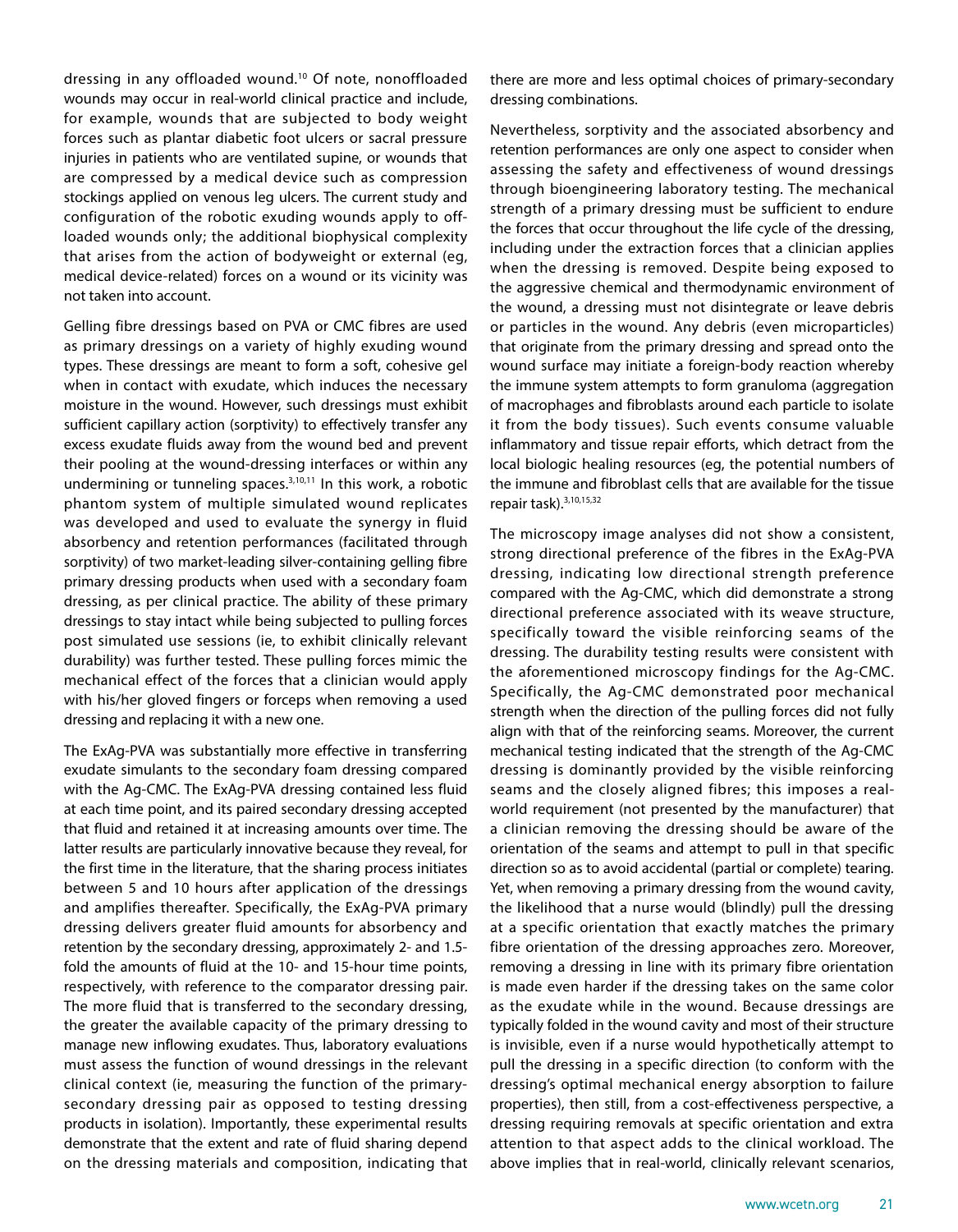the Ag-CMC would have a four to six times lower strength (ie, mechanical energy absorption to failure) than that of the ExAg-PVA dressing, and the Ag-CMC dressing is therefore much more likely to leave debris or particles in a wound. The likelihood of such dressing failure events increases further when a wound has undermining, is tunneled, or has sticky or rough surfaces, all of which may be associated with greater pullout forces required to release the used dressing to be changed.

As with any experimental study, there are limitations in the ability to mimic in vivo processes and the large variety of clinical scenarios. Accordingly, in future work, additional experiments focusing on typically nonoffloaded wounds such as venous leg ulcers, are warranted. There is also a need to test additional wound dressing types and technologies from various manufacturers and include the aspect of costeffectiveness versus the measured performance parameters. Other sensors and post analyses can potentially be added to the apparatus (and to each wound simulant unit) or be integrated in the testing methodology, such as intrawound continuous pH monitoring or mass spectrometry of the residual fluids following dressing usage periods. Further progress can be achieved by introducing exudate substitutes that contain specific microbiomes that may represent different wound etiologies, such as infected pressure injuries or diabetic foot ulcers. All of these future improvements would require additional validation and reliability studies before informing clinical practice.

#### **CONCLUSIONS**

Using an automated robotic phantom system of multiple open cavity wounds, the authors evaluated the absorbency and retention and therefore the sorptivity performances of silvercontaining gelling fibre dressings paired with a secondary foam dressing. The mechanical durability of the primary silver-containing dressings was tested after simulated use. The current experimental system and protocol were designed with emphasis on the clinical relevance of the bioengineering laboratory testing, to reproduce how wound dressings are used in practice and consider the real-world scenarios that may be associated with their failure. Consistent with the previous published work of the authors, sorptivity and durability were again identified as critical factors that should be assessed when evaluating wound dressings in laboratory testing.<sup>3,10,11</sup> The present findings further underpin that wound dressings belonging to a certain product category, such as silvercontaining gelling fibre dressings, are not all the same, and the specific absorption, retention, and, importantly, the ability to synergistically work with a secondary dressing (which good sorptivity enables) differ across products, depending on the specific materials and composition of the dressing.<sup>3,10,32,33</sup> The present experimental data revealed that the ExAg-PVA dressing has better sorptivity and durability than the comparator Ag-CMC product. Moreover, the authors described the dynamics of the fluid sharing between primary and secondary dressings and identified the importance of not having a specific fibre directionality in a primary dressing for durability and safe post-use removals. The comparative quantification of these capabilities should help both clinical and nonclinical decision-makers to assess and select the wound dressings that best meet the needs of their patients. As with any preclinical work, the current laboratory findings need to be validated against randomised controlled trials with appropriate sample sizes of different wound etiologies. The role of the laboratory work reported here is primarily to guide such potential clinical research to focus on the novel aspects of fluid sharing between the primary and secondary wound dressings, and the ability of the primary dressings to remain intact during removals, topics that have been poorly addressed in the literature thus far.

# **ACKNOWLEDGMENT**

This project has received funding from the European Union's Horizon 2020 research and innovation program under the Marie Skłodowska-Curie Grant was also partially supported by the Israeli Ministry of Science & Technology (Medical Devices Program grant no. 3-17421, awarded to Prof Amit Gefen in 2020) and by Mölnlycke Health Care (Gothenburg, Sweden). The authors thank Ms Orel Belo, the Laboratory Engineer at the Gefen Laboratory, for supporting the experimental work. The authors have disclosed no other financial relationships related to this article. Submitted July 23, 2021; accepted in revised form November 1, 2021; published online ahead of print March 14, 2022. Copyright *Advances in Skin & Wound Care* and the World Council of Enterostomal Therapists.

# **CONFLICT OF INTEREST**

The authors declare no conflicts of interest.

# **FUNDING**

The authors received no funding for this study.

# **REFERENCES**

- 1. Sen CK. Human wounds and its burden: an updated compendium of estimates. Adv Wound Care 2019;8:39-48.
- 2. Guest JF, Fuller GW, Vowden P. Cohort study evaluating the burden of wounds to the UK's National Health Service in 2017/2018: update from 2012/2013. BMJ Open 2020;10:e045253.
- 3. Gefen A, Ousey K. Safe and effective wound care during the COVID-19 pandemic. J Wound Care 2020;29:622-3.
- 4. Sen CK. Human wound and its burden: updated 2020 compendium of estimates. Adv Wound Care (New Rochelle) 2021;10:281-92.
- 5. How To Guide: Managing High Exudate Wounds A Wounds UK Publication. https://www.wounds-uk.com/resources/details/howto-guide-managing-high-exudate-wounds. Last accessed February 18, 2022.
- 6. Cutting KF. Wound exudate: composition and functions. Br J Community Nurs 2003;8(Supp3):S4-9.
- 7. Schultz GS, Sibbald RG, Falanga V, et al. Wound bed preparation: a systematic approach to wound management. Wound Repair Regen 2003;11(Supp1):S1-28.
- 8. Junker JPE, Kamel RA, Caterson EJ, Eriksson E. Clinical impact upon wound healing and inflammation in moist, wet, and dry environments. Adv Wound Care 2013;2:348-56.